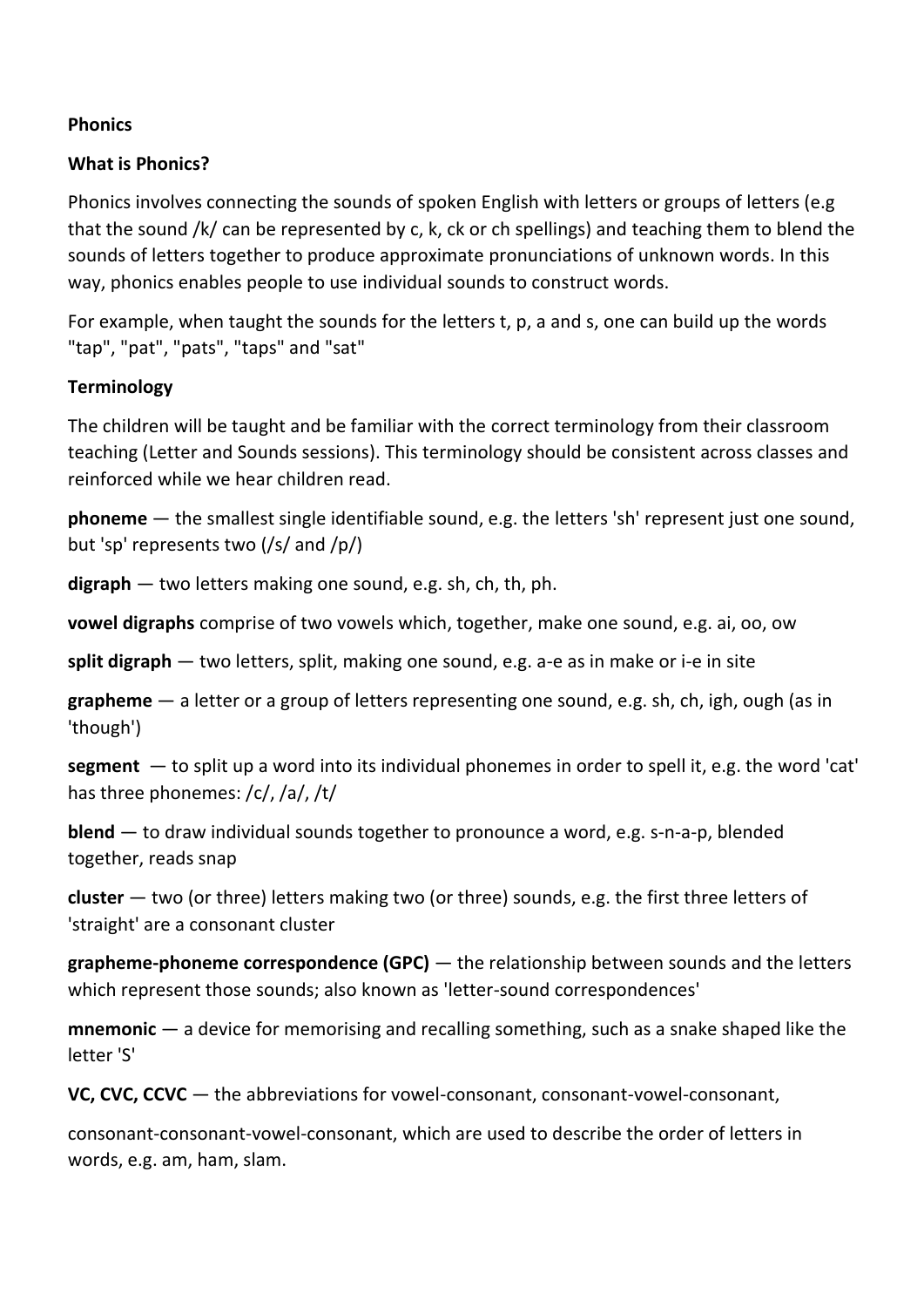### **Strategies and Misconceptions**

### **Grapheme Phoneme Correspond**

**Flash Cards:** Quick recall of **phonemes, diagraphs and trigraphs**. In order for children to read a word they need to be able to have sight recognition of all of the phonemes (sounds) they see. Through using flash cards children can quickly recall of the sounds they have learnt so far. Making a game of this can be fun for the children. e.g. SPLAT! You start by putting the sounds that a child finds difficult in front of them. Then say the sound for them to SPLAT as quickly as possible.

**Misconception: Ensure children are correctly pronouncing sounds. Often sounds such as t, b, w, d become t(u) b(u) w(u) d(u). We need to feel confident that we are also modelling the correct sounds.**

### **Blending**

**Sound Buttons:** Children need to know that words are made up of phonemes. We encourage children to push "sound buttons" underneath each of the phonemes, diagraphs or trigraphs. You may say to the child, "push the sound buttons … what sounds can you hear?" If they can't blend the sounds it may be that they don't have a firm recognition of the phonemes.

**Robot Talk:** Children may be able to segment (see above) but they can't always hear the sounds making a word. We tell the children to blend the sounds together what word can you hear. Robot talk makes the process a little bit more exciting. "Let's robot talk the word… h----a-----n--- d, say it fast h-a-n-d, what can you hear?" When children initially start blending they find hearing the word quite challenging.

'**Simon Says':** 'Simon Says touch your f-ee-t, h-ea-d, ch-i-n, ch-ee-k, j-u-m-p, h-o-p, point to the ch-air, d-oor, f-l-oor'.

**Children find this stage challenging and will need lots of good models of blending in order to start hearing the words.**

**Misconception: Children will blend every single sound e.g. r-a-i-n rather than r-ai-n or n-i-g-h-t rather than n-igh-t. This will be very common in reception as they may encounter diagraphs and trigraphs in their books that they haven't been taught.**

#### **Segmenting**

**Robot Talk:** Use a Robot voice to segment (chop up) the word you want to write. e.g. "I want to write hand". The Robot the children say the word and then use their Robot arms to chop the word. 'What is the first sound, middle sound, last sound?' The Robot can make mistakes or pretend it can't hear the middle sound for the children to correct.

**Misconception: Children can't hear all of the sounds in the word. If they can't put the word back together they may need more practise of blending.**